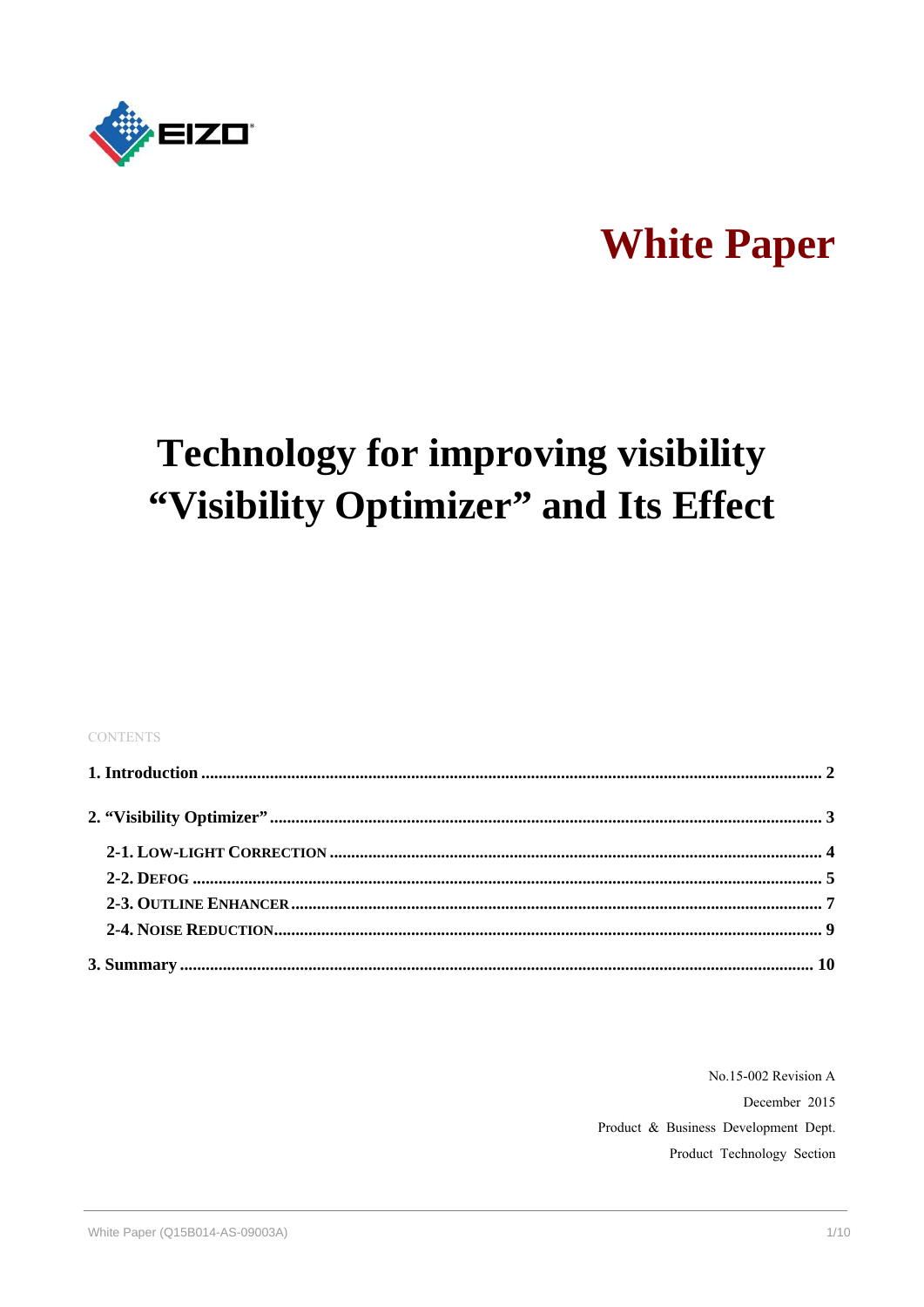# **1. Introduction**

We are engaged in the independent development of visibility improving technologies, including "Smart Insight," a technology for improving visibility of dark areas.

However, there are scenarios in video surveillance where high visibility is required. Specifically, these include easy-to-see display for checking surveillance video of dark scenes in nighttime monitoring or scenes where visibility is lowered by fog, smoke, snow, etc.

In this document, we provide an explanation of "Visibility Optimizer". This function makes it possible to create the video that you would see if visual disturbances were not present by removing undesired information such as fog and smoke. The distinguishing characteristic of this function is that it can provide display in the optimal form for the viewer by extracting the essential information from the video source and making corrections based on the characteristics of the monitor. Moreover, the original video is untouched, with all corrections being made within the monitor.



# DuraVision FDF2306W

▲DuraVision FDF2306W monitor with Visibility Optimizer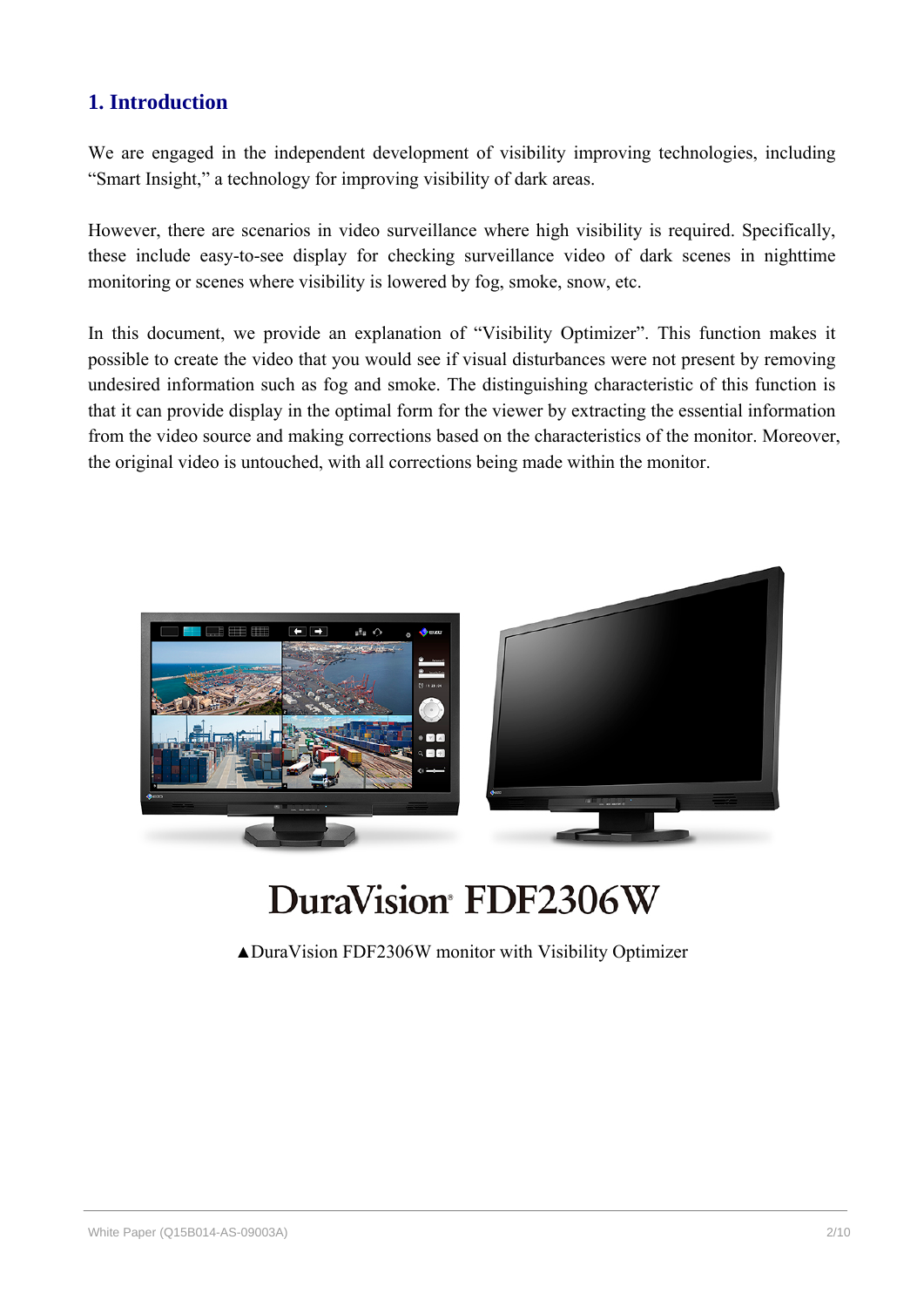# **2. "Visibility Optimizer"**

"Visibility Optimizer" optimizes the visibility of video displayed on the monitor by performing four corrections: "Low-light Correction," "Defog," "Outline Enhancer" and "Noise Reduction." All corrections can be turned on and off using the "Visibility Optimization" option on the Visibility Optimizer Menu or the Visibility Optimizer ON/OFF button on the remote control. Below is an overview of each correction function and an explanation of their application.



▲Visibility Optimizer Components

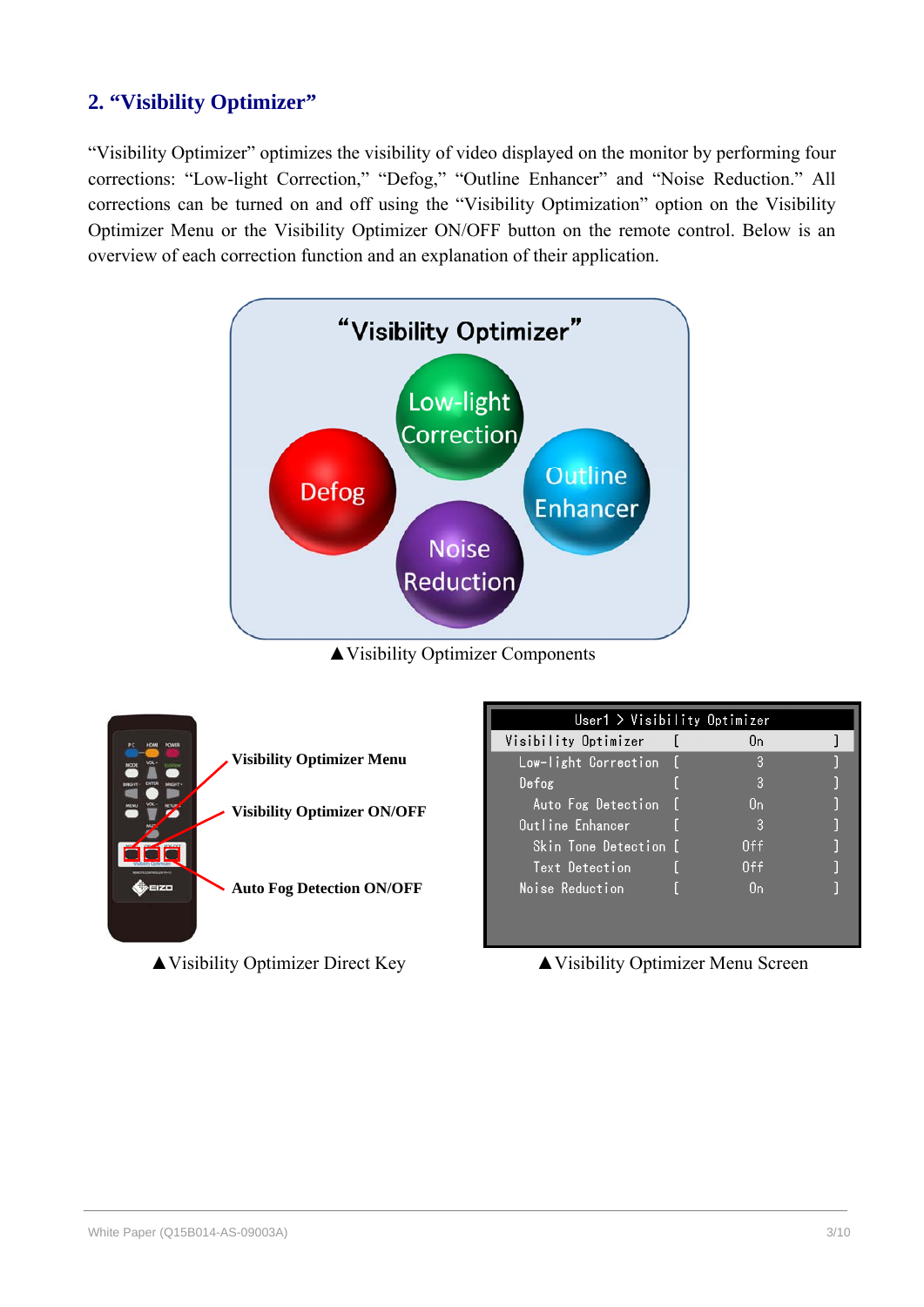# **2-1. Low-light Correction**

### **Function Overview**

The low-light correction function extracts the video's local contrast information by pixel and adjusts the brightness while preserving the information to correct the brightness while maintaining the original feel. Additionally, it detects the overall brightness of the video, tone bias and other characteristics within the frames and then adjusts the parameters in response to the scenes dynamically. Specifically, the amount of correction is adjusted, with more on dark scenes and less on bright scenes, so it is possible to view videos with the optimal amount of correction for various moving images.

## **Application**

By enabling this function when surveillance video is dark and hard to see, you can watch a brighter video. It is particularly effective for improving visibility of nighttime scenes where the whole screen is dark and scenes that are darkened by shadows.



(No correction) (Correction/Level 1) (Correction/Level 3) (Correction/Level 5)

# **Setting/Control**

By using the "Low-light Correction" option on the Visibility Optimizer Menu, you can adjust brightness at five different levels. The higher the level, the brighter the video will be. You can set it to the optimal brightness for visibility according to the video displayed and the monitor viewing environment.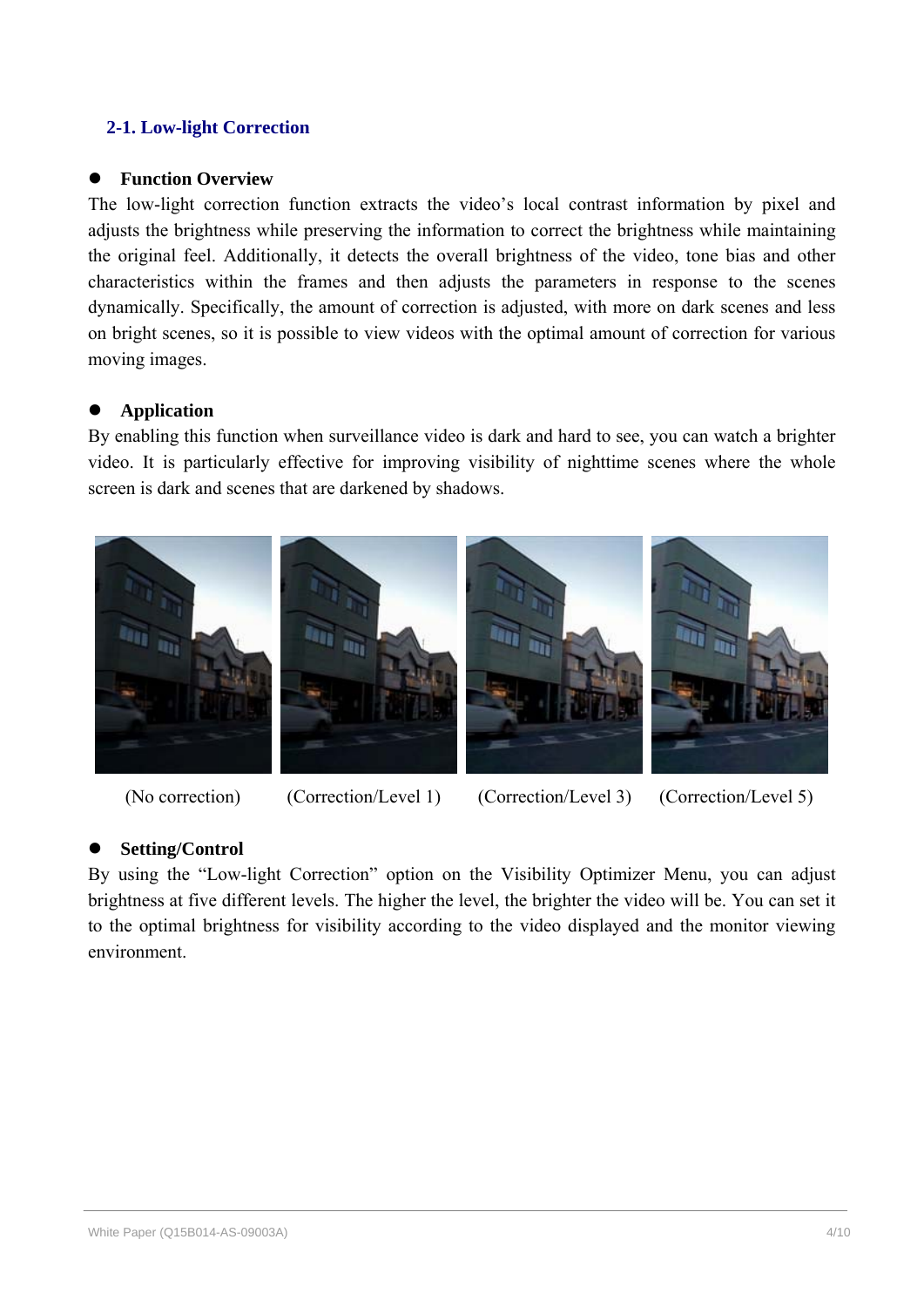# **2-2. Defog**

# **Function Overview**

The defog function corrects contrast and color saturation lost due to fog by analyzing the fog components included in the video by pixel and on the whole screen and removing them.

# **Application**

By enabling this function for scenes of surveillance video where the screen is whitish due to fog, smoke, snow, etc. and visibility is diminished, you can watch a video of higher visibility. It is particularly effective for scenes where fog or snow covers the whole screen.



(No correction) (Correction/Level 1) (Correction/Level 2) (Correction/Level 3)

On the other hand, if there is fog or snow on only one part of the video, the degree of defogging is suppressed. This is because the auto fog detection function estimates the fog concentration on the whole screen, and if there are parts where there is no fog, it determines that the fog concentration on the whole screen is low.

Additionally, when displaying the video using the surveillance viewer, the degree of defogging may be suppressed. This is because the fog concentration is estimated without background information as the viewer background is a solid color, but if there are stripes or other patterns in the background, the background affects the fog concentration estimate, and it is determined to be low as a result. If you wish to perform defogging in such cases, you can disable auto fog detection to adjust the defog function. However, when auto fog detection is disabled, it will perform defogging on video that does not contain fog and on the viewer part, so there may be adverse effects such as changes in color density or over accentuation of the edges of the video.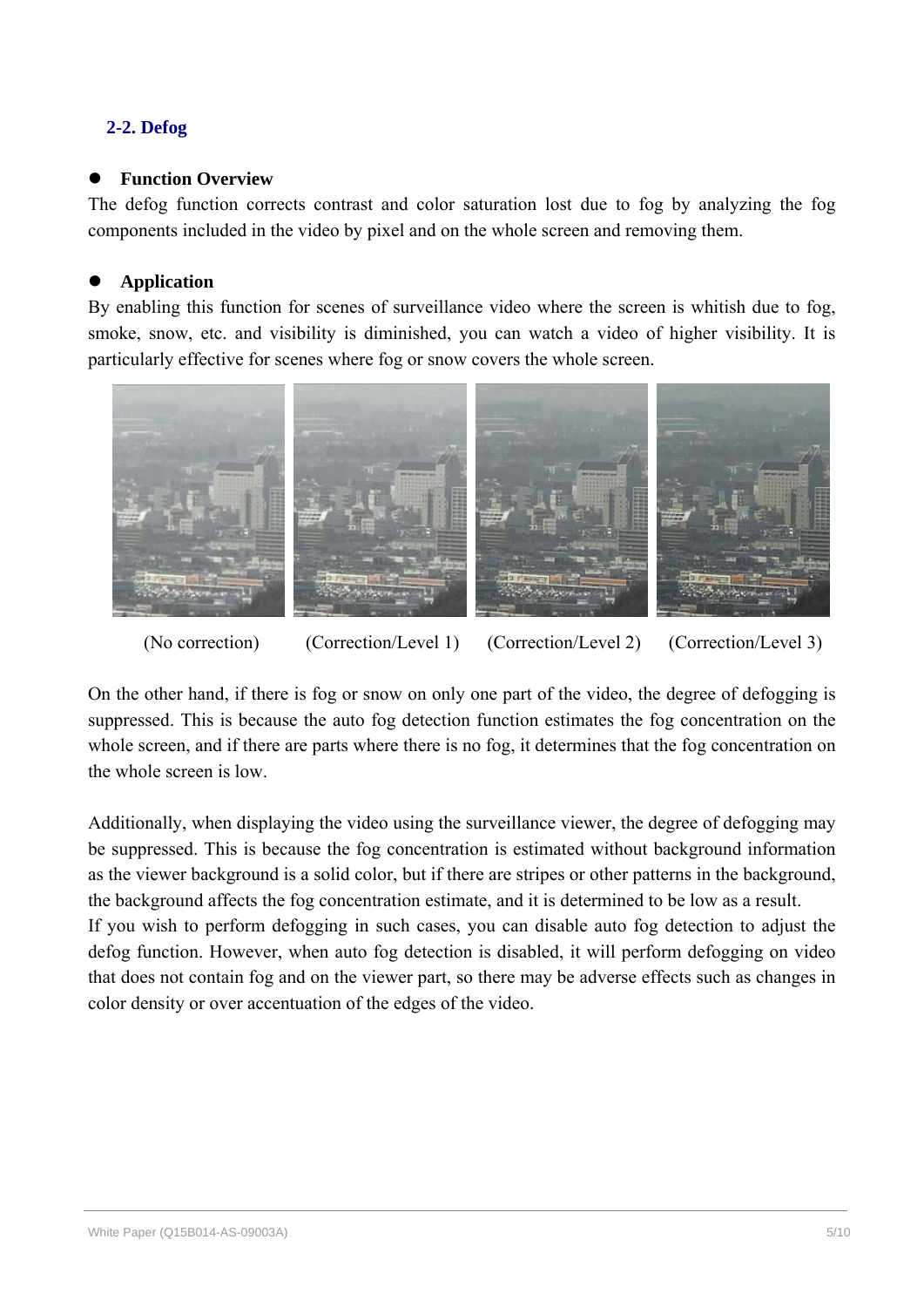# ▼Partial fog



detection on)

detection on)

\* Defog determines that the viewer part has a low fog concentration and that the video part has a high fog concentration, and as a result, it determines that there is a partial fog on the monitor.

# **Setting/Control**

By using the "Defog" option on the Visibility Optimizer Menu, you can adjust defogging with three levels. The recommended level is 3. If the edge, brightness and color saturation correction seems too intense at a correction level of 3, you can lower it to the desired level.

Additionally, you can configure whether or not to estimate fog concentration on the whole screen by using the "Auto Fog Detection" option or using the Auto Fog Detection button on the remote control.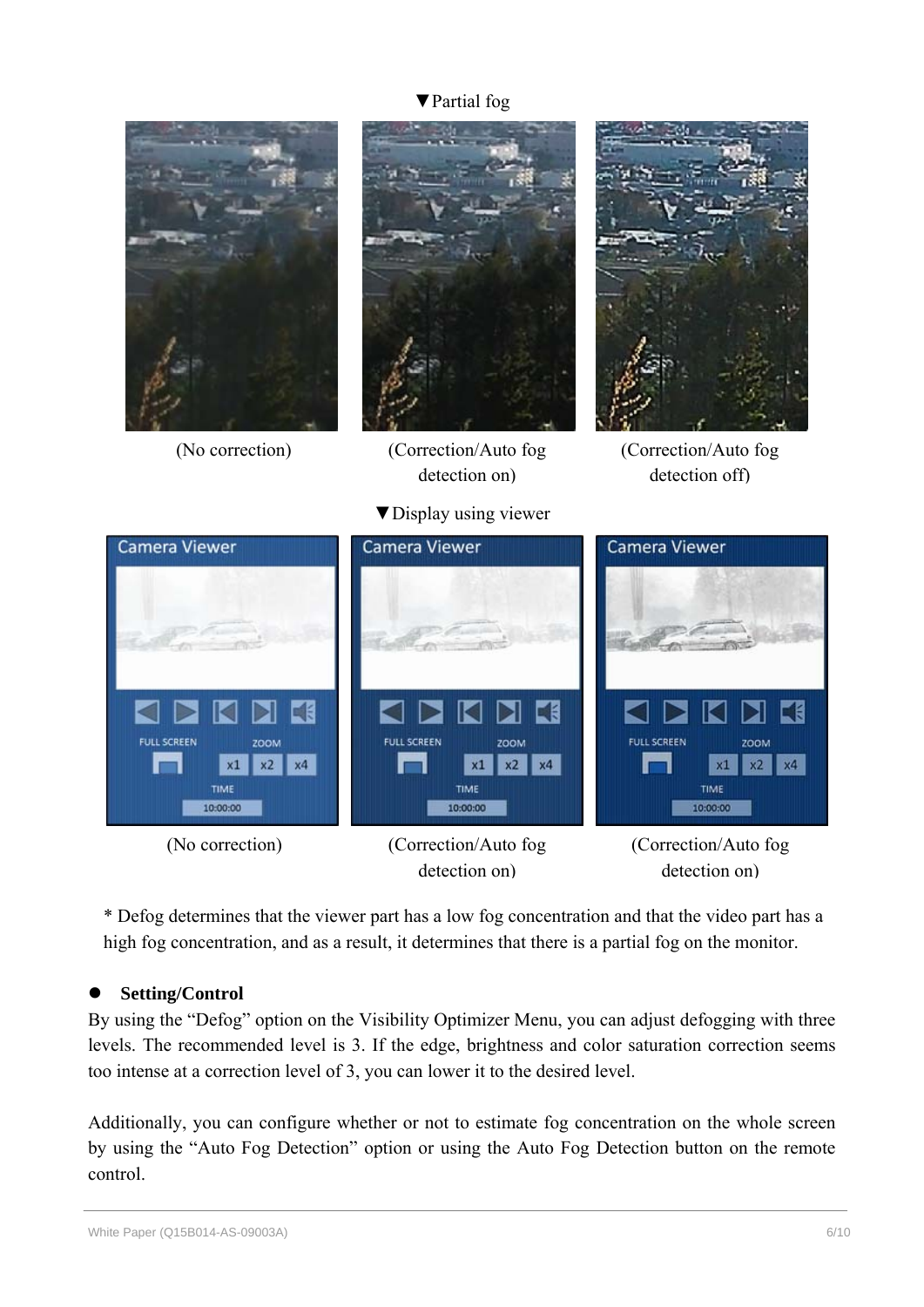# **2-3. Outline Enhancer**

#### **Function Overview**

The outline enhancer function does not simply emphasize edges but analyzes the input video and estimates the noise components and amount of blur to correct blur properly and sharpen the video.

Additionally, this function includes skin tone and text detection.

The skin tone detection function makes it possible to preserve natural skin appearance close to the original by detecting skin, which the outline enhancer tends to make appear unnatural, and reducing the correction.



(Without skin tone detection: Overemphasis of wrinkles Lip discoloration)



(With skin tone detection: Natural appearing enhancement)

The text detection function detects text within the display screen and makes it possible to suppress the coloring of text and bleeding around it. If enhancement of text in the Viewer makes it hard to see, the enhancement can be suppressed by enabling the text detection function.

|                                                                                                                                                                                           |                                                                                                                                                                                                                                                                                                    | <b>Clear and Accurate Imge Display</b>                                                                                                                                                                         | <b>Clear and Accurate Imge Display</b>                                                                                                                                                                            |
|-------------------------------------------------------------------------------------------------------------------------------------------------------------------------------------------|----------------------------------------------------------------------------------------------------------------------------------------------------------------------------------------------------------------------------------------------------------------------------------------------------|----------------------------------------------------------------------------------------------------------------------------------------------------------------------------------------------------------------|-------------------------------------------------------------------------------------------------------------------------------------------------------------------------------------------------------------------|
| DeraWaion                                                                                                                                                                                 | 0.019<br>eignglobal.com/oroducts/sturentime/NIT23ES=/index.html<br>Famuras                                                                                                                                                                                                                         | <b>Equipped with 2 HDMI Inputs</b>                                                                                                                                                                             | <b>Equipped with 2 HDMI Inputs</b>                                                                                                                                                                                |
| <b>Martinne</b><br>Security &<br>· FDF2306W<br>$+$ FCF2305W<br>- FOE2304W-IP<br>$+D42324,008$<br>$+7091903$<br>$+ 9081703$<br>- Fachisten & Konska<br><b>Naturals</b><br><b>Hicmscops</b> | Clear and Accurate Impe Display<br>Equipped with 2 HDMI Inputs<br>The DuraWaijn FDF2305W is equipped to were united are<br>pin and D-Sub mire 15 pm mputs for a gital and analog<br>signal support respectively. If also has bee HDMI inputs<br><b>CIEVICAS</b><br>Full HD (1920 x 1080) LCD Panel | The DuraVision FDF2305W is equipt<br>pin and D-Sub mini 15 pin inputs for<br>signal support respectively. It also ha<br>which support both PC and AV signal<br>connected to video cameras, recorde<br>devices. | The DuraVision FDF2305W is equipp<br>pin and D-Sub mini 15 pin inputs for o<br>signal support respectively. It also has<br>which support both PC and AV signal<br>connected to video cameras, recorde<br>devices. |
| (Original image)                                                                                                                                                                          |                                                                                                                                                                                                                                                                                                    | (With text detection:                                                                                                                                                                                          | (Without text detection:                                                                                                                                                                                          |

No pseudo contours)

(Without text detection: Pseudo contours generated)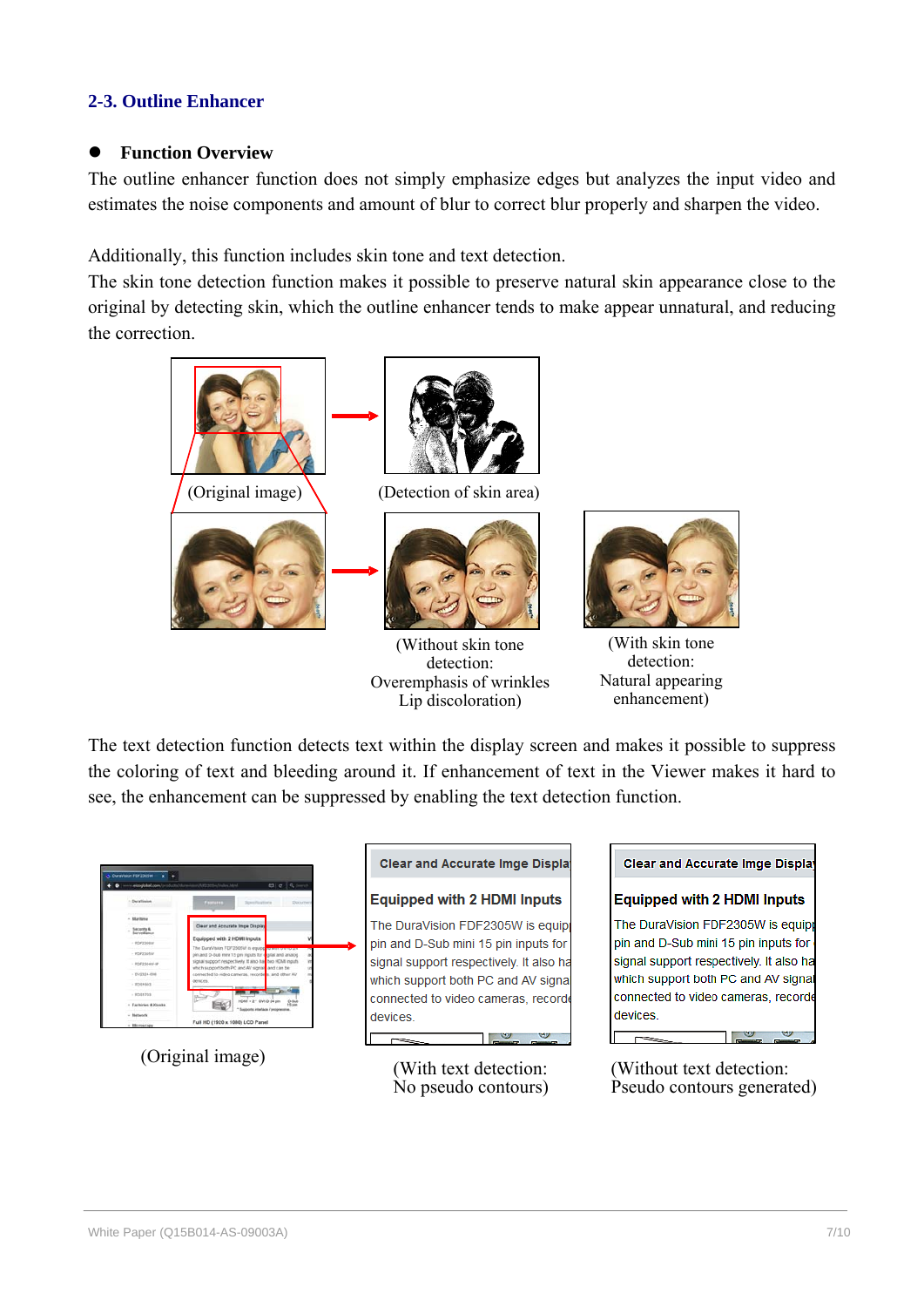# **Application**

By enabling this function for video surveillance when the images are blurry due to digital zoom or low camera resolution, you can watch a high-visibility video with detailed clarity.



(No correction) (Correction/Level 1) (Correction/Level 3) (Correction/Level 5)

# **Setting/Control**

By using "Outline Enhancer" on the Visibility Optimizer Menu, you can adjust the degree of sharpness with five levels and can adjust it to the optimal setting according to the image magnification and blurriness.

Additionally, using the "Skin Tone Detection" and "Text Detection" options, you can make skin areas or periphery of text sharper.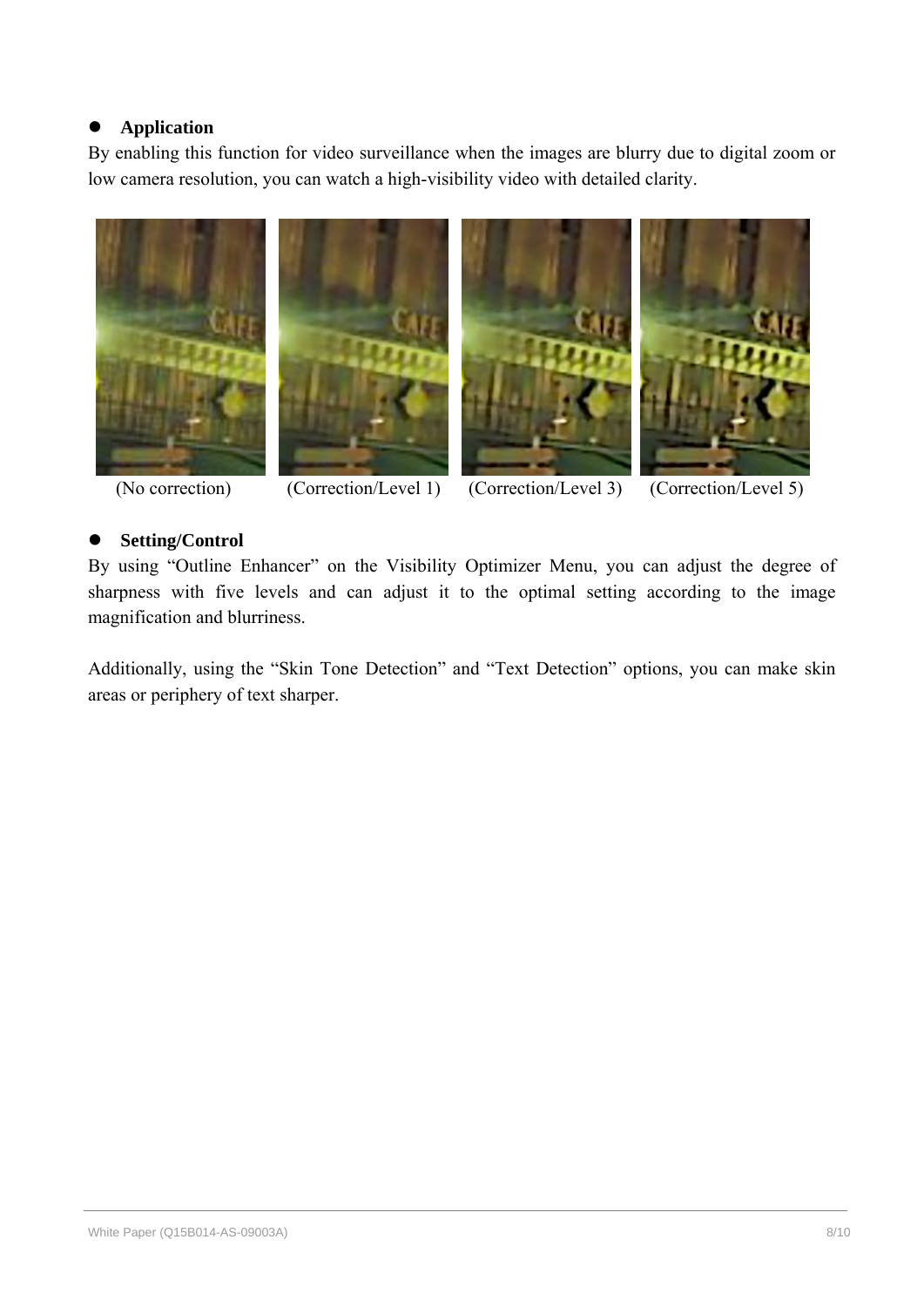# **2-4. Noise Reduction**

### **Function Overview**

The noise reduction function reduces noise without making the video too blurry by analyzing the noise contained in the video and performing correction according to the noise characteristics. It is also possible to reduce noise by correcting grid-like noise called "block noise" generated during video compression.

# **Application**

Video from surveillance cameras is generally compressed during transmission, and noise is mixed in during compression. By enabling this function when noise reduces visibility making it difficult to monitor, you can reduce the noise.

Additionally, noise generated during compression and dark area noise generated during filming may be exaggerated by low-light correction, defog or outline enhancer. Enabling this function can reduce noise in those cases as well.



(Without correction)



(With correction)